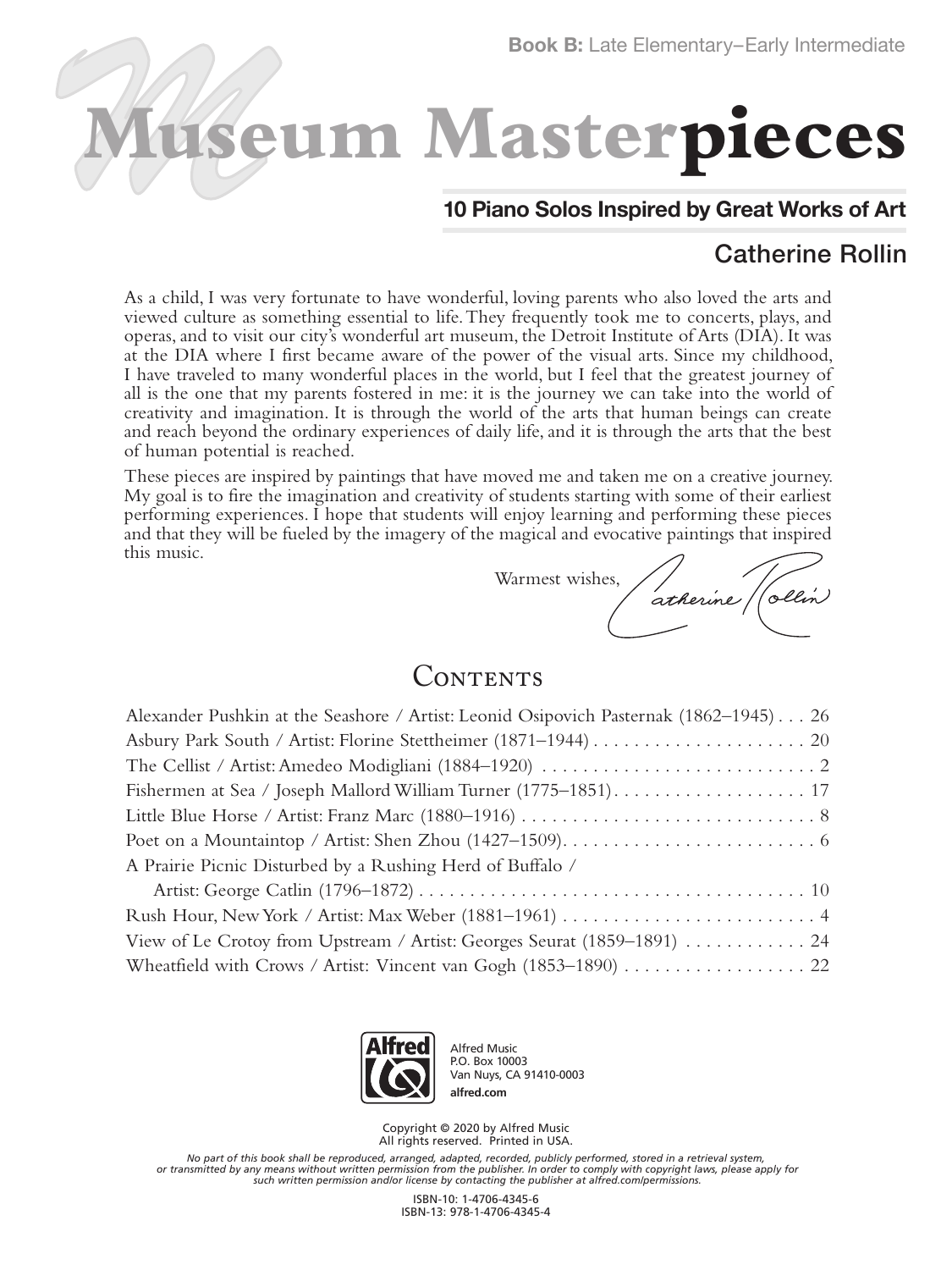## The Cellist PRIVATE COLLECTION artist: Amedeo Modigliani (1884–1920) *for Jackie Sharp*